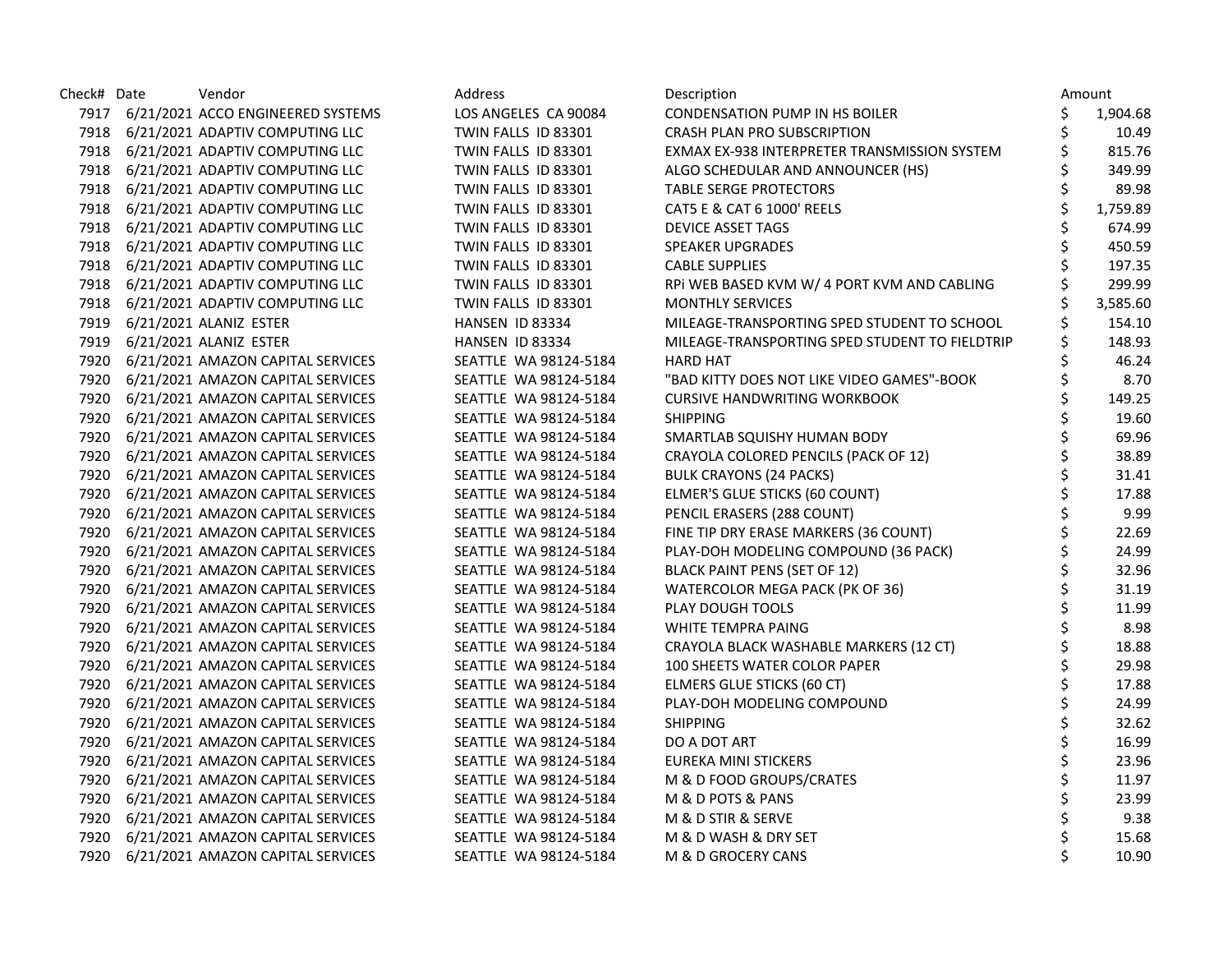| 7920 | 6/21/2021 AMAZON CAPITAL SERVICES      | SEATTLE WA 98124-5184     | SET OF LITTLE POEPLE WHEELIES                  | \$<br>22.99   |
|------|----------------------------------------|---------------------------|------------------------------------------------|---------------|
|      | 7920 6/21/2021 AMAZON CAPITAL SERVICES | SEATTLE WA 98124-5184     | FISHER PRICE LITTLE PEOPLE SIT N STAND         | \$<br>127.99  |
| 7920 | 6/21/2021 AMAZON CAPITAL SERVICES      | SEATTLE WA 98124-5184     | MELISSA & DOUG WOODEN CHEFS KITCHEN            | \$<br>161.95  |
| 7920 | 6/21/2021 AMAZON CAPITAL SERVICES      | SEATTLE WA 98124-5184     | SHIPPING                                       | \$<br>6.99    |
| 7920 | 6/21/2021 AMAZON CAPITAL SERVICES      | SEATTLE WA 98124-5184     | <b>CRICUT MAKER</b>                            | \$<br>320.00  |
| 7920 | 6/21/2021 AMAZON CAPITAL SERVICES      | SEATTLE WA 98124-5184     | SHIPPING                                       | \$<br>47.31   |
|      | 7920 6/21/2021 AMAZON CAPITAL SERVICES | SEATTLE WA 98124-5184     | <b>DRUM CASE</b>                               | \$<br>345.52  |
| 7920 | 6/21/2021 AMAZON CAPITAL SERVICES      | SEATTLE WA 98124-5184     | <b>BUTCHER COATS</b>                           | 67.96         |
| 7920 | 6/21/2021 AMAZON CAPITAL SERVICES      | SEATTLE WA 98124-5184     | <b>MANAL PENCIL SHARPENERS</b>                 | \$<br>69.78   |
| 7920 | 6/21/2021 AMAZON CAPITAL SERVICES      | SEATTLE WA 98124-5184     | PLACE VALUE DICE                               | \$<br>28.53   |
| 7920 | 6/21/2021 AMAZON CAPITAL SERVICES      | SEATTLE WA 98124-5184     | DOUBLE 12 DOMINOE GAME                         | \$<br>28.22   |
| 7920 | 6/21/2021 AMAZON CAPITAL SERVICES      | SEATTLE WA 98124-5184     | REINFORCED PRINTER PAPER                       | \$<br>10.49   |
|      | 7920 6/21/2021 AMAZON CAPITAL SERVICES | SEATTLE WA 98124-5184     | DRAWER ORGANIZER                               | 9.99          |
| 7920 | 6/21/2021 AMAZON CAPITAL SERVICES      | SEATTLE WA 98124-5184     | COMPUTER & MOUSE PAD FOR SPEECH PATHOLOGIST    | 13.48         |
| 7920 | 6/21/2021 AMAZON CAPITAL SERVICES      | SEATTLE WA 98124-5184     | ELMER'S CORRUGATED DISPLAY BOARD               | \$<br>49.28   |
| 7920 | 6/21/2021 AMAZON CAPITAL SERVICES      | SEATTLE WA 98124-5184     | RETIREMENT CARDS                               | \$<br>43.75   |
| 7920 | 6/21/2021 AMAZON CAPITAL SERVICES      | SEATTLE WA 98124-5184     | STAPLERS (SET OF 2)                            | \$<br>15.98   |
| 7920 | 6/21/2021 AMAZON CAPITAL SERVICES      | SEATTLE WA 98124-5184     | <b>STAPLES</b>                                 | \$<br>7.48    |
|      | 7920 6/21/2021 AMAZON CAPITAL SERVICES | SEATTLE WA 98124-5184     | <b>SHIPPING</b>                                | 8.99          |
| 7920 | 6/21/2021 AMAZON CAPITAL SERVICES      | SEATTLE WA 98124-5184     | <b>EDUCATION FRACTION DICE</b>                 | 19.95         |
| 7920 | 6/21/2021 AMAZON CAPITAL SERVICES      | SEATTLE WA 98124-5184     | <b>TEACHING DICE FOR MATH</b>                  | \$<br>21.98   |
| 7920 | 6/21/2021 AMAZON CAPITAL SERVICES      | SEATTLE WA 98124-5184     | <b>CREDIT</b>                                  | \$<br>(49.28) |
| 7920 | 6/21/2021 AMAZON CAPITAL SERVICES      | SEATTLE WA 98124-5184     | <b>SHIPPING</b>                                | 5.99          |
| 7920 | 6/21/2021 AMAZON CAPITAL SERVICES      | SEATTLE WA 98124-5184     | ELMER'S CORRUGATED DISPLAY BOARD 48X36 (PACK O | \$<br>98.56   |
|      | 7920 6/21/2021 AMAZON CAPITAL SERVICES | SEATTLE WA 98124-5184     | FLAT WOOD TOOTHPICKS (2500 PACK)               | 15.68         |
| 7920 | 6/21/2021 AMAZON CAPITAL SERVICES      | SEATTLE WA 98124-5184     | 1.25 OZ BOTTLES OF GLUE (PACK OF 12)           | \$<br>29.68   |
| 7920 | 6/21/2021 AMAZON CAPITAL SERVICES      | SEATTLE WA 98124-5184     | <b>SHIPPING</b>                                | \$<br>4.99    |
| 7921 | 6/21/2021 AMERICAN FIDELITY            | OKLAHOMA CITY OK 73125    | HSA DEPOSIT - 062021                           | \$<br>601.40  |
|      | 7922 6/21/2021 ASSETWORKS RISK MNGM    | MINNEAPLOIS MN 55485-1365 | MEDICAID ADMINISTRATIVE FEE                    | \$<br>913.98  |
|      | 7923 6/21/2021 BARNES DON              | KIMBERLY ID 83341         | <b>ACTIVITY DRIVER MEALS</b>                   | \$<br>136.50  |
| 7924 | 6/21/2021 BLUE CROSS OF IDAHO          | <b>BOISE ID 83707</b>     | MEDICAL BENEFIT - 062021                       | 30,655.28     |
| 7925 | 6/21/2021 BRENT EDWARDS                | TWIN FALLS ID 83301       | 2021-22 ERATE FORM 471 (CATEGORY 1)            | \$<br>400.00  |
| 7925 | 6/21/2021 BRENT EDWARDS                | TWIN FALLS ID 83301       | 2021-22 ERATE FORM 471 (CATEGORY 2)            | \$<br>200.00  |
| 7925 | 6/21/2021 BRENT EDWARDS                | TWIN FALLS ID 83301       | 2021-22 ERATE ENTITY UPDATES/470'S             | \$<br>400.00  |
|      | 7926 6/21/2021 CANYON STARR PROMOTIONS | TWIN FALLS ID 83301       | FINANCIAL AID EVENT                            | 117.00        |
|      | 7927 6/21/2021 CARSON DAVID            | KIMBERLY ID 83341         | MILEAGE FOR LEGISTLATIVE ROAD SHOW IN TWIN FAL | 16.10         |
| 7928 | 6/21/2021 CENTER LINE                  | HAZELTON ID 83335         | LABOR & SUPPLIES FOR HS PARKING LOT            | 11,742.00     |
| 7928 | 6/21/2021 CENTER LINE                  | HAZELTON ID 83335         | LABOR FOR ELEM PARKING LOT                     | 2,500.00      |
| 7929 | 6/21/2021 CHARLIE'S PRODUCE            | SEATTLE WA 98124          | <b>PRODUCE</b>                                 | 524.15        |
| 7929 | 6/21/2021 CHARLIE'S PRODUCE            | SEATTLE WA 98124          | <b>PRODUCE</b>                                 | \$<br>697.10  |
| 7929 | 6/21/2021 CHARLIE'S PRODUCE            | SEATTLE WA 98124          | <b>PRODUCE</b>                                 | \$<br>541.90  |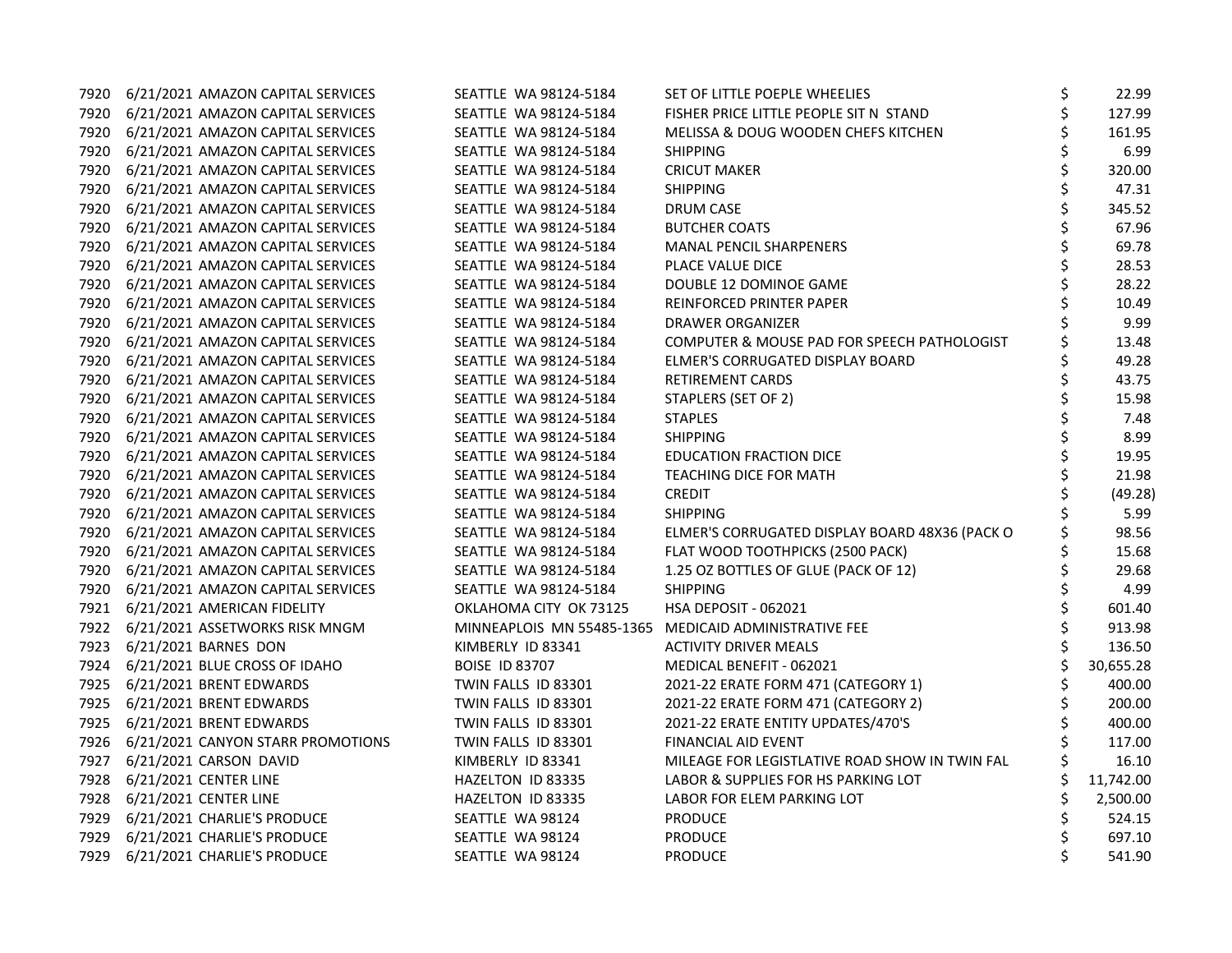| 7929 | 6/21/2021 CHARLIE'S PRODUCE                 | SEATTLE WA 98124           | CREDIT                                        | \$<br>(25.46) |
|------|---------------------------------------------|----------------------------|-----------------------------------------------|---------------|
| 7929 | 6/21/2021 CHARLIE'S PRODUCE                 | SEATTLE WA 98124           | <b>CREDIT</b>                                 | (119.80)      |
| 7929 | 6/21/2021 CHARLIE'S PRODUCE                 | SEATTLE WA 98124           | <b>PRODUCE</b>                                | 665.85        |
| 7930 | 6/21/2021 CHROMEBOOKPARTS.COM               | SAINT PAUL MN 55110        | N42-TOUCHPAD                                  | 9.99          |
| 7930 | 6/21/2021 CHROMEBOOKPARTS.COM               | SAINT PAUL MN 55110        | N42-BOTTOM PLASTICS                           | 43.98         |
|      | 7930 6/21/2021 CHROMEBOOKPARTS.COM          | SAINT PAUL MN 55110        | 42-KEYBOARD ASSEMBLY                          | 91.98         |
|      | 7930 6/21/2021 CHROMEBOOKPARTS.COM          | SAINT PAUL MN 55110        | LENOVO 14E NON TOUCH LCD                      | 70.99         |
| 7930 | 6/21/2021 CHROMEBOOKPARTS.COM               | SAINT PAUL MN 55110        | LENOVO 14E CHROMBOOK PALMREST W/ KEYBOARD     | 62.99         |
| 7930 | 6/21/2021 CHROMEBOOKPARTS.COM               | SAINT PAUL MN 55110        | LENOVO 14E CHROMEBOOK BACK COVER              | 30.99         |
| 7930 | 6/21/2021 CHROMEBOOKPARTS.COM               | SAINT PAUL MN 55110        | N42-TOUCHPAD CABLE                            | 4.99          |
| 7930 | 6/21/2021 CHROMEBOOKPARTS.COM               | SAINT PAUL MN 55110        | N42-LCD BEZEL                                 | 19.99         |
|      | 7930 6/21/2021 CHROMEBOOKPARTS.COM          | SAINT PAUL MN 55110        | N42-LCD BACKCOVER                             | 35.99         |
|      | 7930 6/21/2021 CHROMEBOOKPARTS.COM          | SAINT PAUL MN 55110        | N42-LCD                                       | 70.99         |
|      | 7931 6/21/2021 CITY OF HANSEN               | HANSEN ID 83334            | <b>SEWER</b>                                  | 301.50        |
|      | 7931 6/21/2021 CITY OF HANSEN               | HANSEN ID 83334            | <b>WATER</b>                                  | 229.50        |
|      | 7931 6/21/2021 CITY OF HANSEN               | HANSEN ID 83334            | <b>SUMMER IRRIGATION</b>                      | 15.03         |
|      | 7932 6/21/2021 COGNIA INC                   | ATLANTA GA 30374-6805      | 2021-22 MEMBERSHIP FEE                        | 1,200.00      |
|      | 7933 6/21/2021 COLLEGE OF SOUTHERN IDAHO    | TWIN FALLS ID 83303-1238   | BOARD SCHOLARSHIP-JOSE DOMINGUEZ-GOMEZ        | 500.00        |
|      | 7934 6/21/2021 COSTCO MEMBERSHIP            | SEATTLE WA 98124-1783      | <b>MEMBERSHIP FEE</b>                         | 120.00        |
| 7934 | 6/21/2021 COSTCO MEMBERSHIP                 | SEATTLE WA 98124-1783      | <b>2ND MEMBERSHIP</b>                         | 60.00         |
| 7935 | 6/21/2021 CULLIGAN MAGIC VALLEY             | TWIN FALLS ID 83301        | <b>JR/SR HIGH</b>                             | 28.70         |
| 7935 | 6/21/2021 CULLIGAN MAGIC VALLEY             | TWIN FALLS ID 83301        | ELEMENTARY                                    | 59.55         |
|      | 7936 6/21/2021 DE LA ROSA ERICA             | TWIN FALLS ID 83301        | <b>GRADUATION INTERPRETOR</b>                 | 100.00        |
|      | 7937 6/21/2021 FATBEAM LLC                  | COEUR D ALENE ID 83814     | <b>INTERNET SERVICE</b>                       | 1,725.00      |
|      | 7938 6/21/2021 FRONTLINE TECH GROUP LLC     | PHILADELPHIA PA 19178-0577 | 2021-22 IEP ENRICH SOFTWARE                   | 1,780.95      |
| 7939 | 6/21/2021 GEM STATE PAPER                   | TWIN FALLS ID 83303-0469   | VERSAMATIC 18 DUEL MOTOR UPRIGHT VACUUM       | 862.83        |
| 7940 | 6/21/2021 GENNETTE JANAE                    | HEYBURN ID 83336           | REIMBURSEMENT FOR BOUNCE HOUSE-ELEM FIELD DAY | 243.80        |
|      | 7941 6/21/2021 GRANT PAM                    | SUN VALLEY ID 83354        | MATH BOOKS & SUPPLEMENTAL MATERIAL            | 122.33        |
|      | 7942 6/21/2021 GREAT AMERICA FINANCIAL SERV | DALLAS TX 75266-0831       | COPIER AGREEMENT-JR/SR HIGH                   | 121.00        |
|      | 7943 6/21/2021 HANSEN HIGH SCHOOL           |                            | ATHLETIC REIMBUSREMENT-LOSS OF INCOME-COVID   | 6,615.00      |
| 7944 | 6/21/2021 HANSEN SCHOOL DISTRICT            |                            | <b>MAIL CERTIFIED LETTER</b>                  | 7.00          |
| 7944 | 6/21/2021 HANSEN SCHOOL DISTRICT            |                            | DON BARNES-ACTIVTY DRIVER MEALS               | 13.00         |
| 7944 | 6/21/2021 HANSEN SCHOOL DISTRICT            |                            | BOB WAYMENT-ACTIVITY DRIVER MEALS             | 13.00         |
| 7944 | 6/21/2021 HANSEN SCHOOL DISTRICT            |                            | CENTER LINE (ROBERT STOVER) ELEM PARKING LOT  | 1,034.00      |
|      | 7945 6/21/2021 HANSEN SCHOOL DISTRICT #415  |                            | EMPLOYER SHARE MC/FICA - 062021               | 15,451.52     |
|      | 7946 6/21/2021 HANSEN SCHOOL DISTRICT #415  |                            | TRANSPORTATION-SUPERVISO - 062021             | 1,000.58      |
|      | 7946 6/21/2021 HANSEN SCHOOL DISTRICT #415  |                            | ELEMENTARY TEACHER - 062021                   | 40,293.91     |
| 7946 | 6/21/2021 HANSEN SCHOOL DISTRICT #415       |                            | ELEMENTARY-ELL CERTIFIED - 062021             | 1,759.58      |
| 7946 | 6/21/2021 HANSEN SCHOOL DISTRICT #415       |                            | ELEMENTARY-LITERACY TEAC - 062021             | 1,455.69      |
| 7946 | 6/21/2021 HANSEN SCHOOL DISTRICT #415       |                            | ELEMENTARY PARA - 062021                      | 1,446.23      |
| 7946 | 6/21/2021 HANSEN SCHOOL DISTRICT #415       |                            | SUB TEACHER-ELEMENTARY - 062021               | 798.00        |
|      |                                             |                            |                                               |               |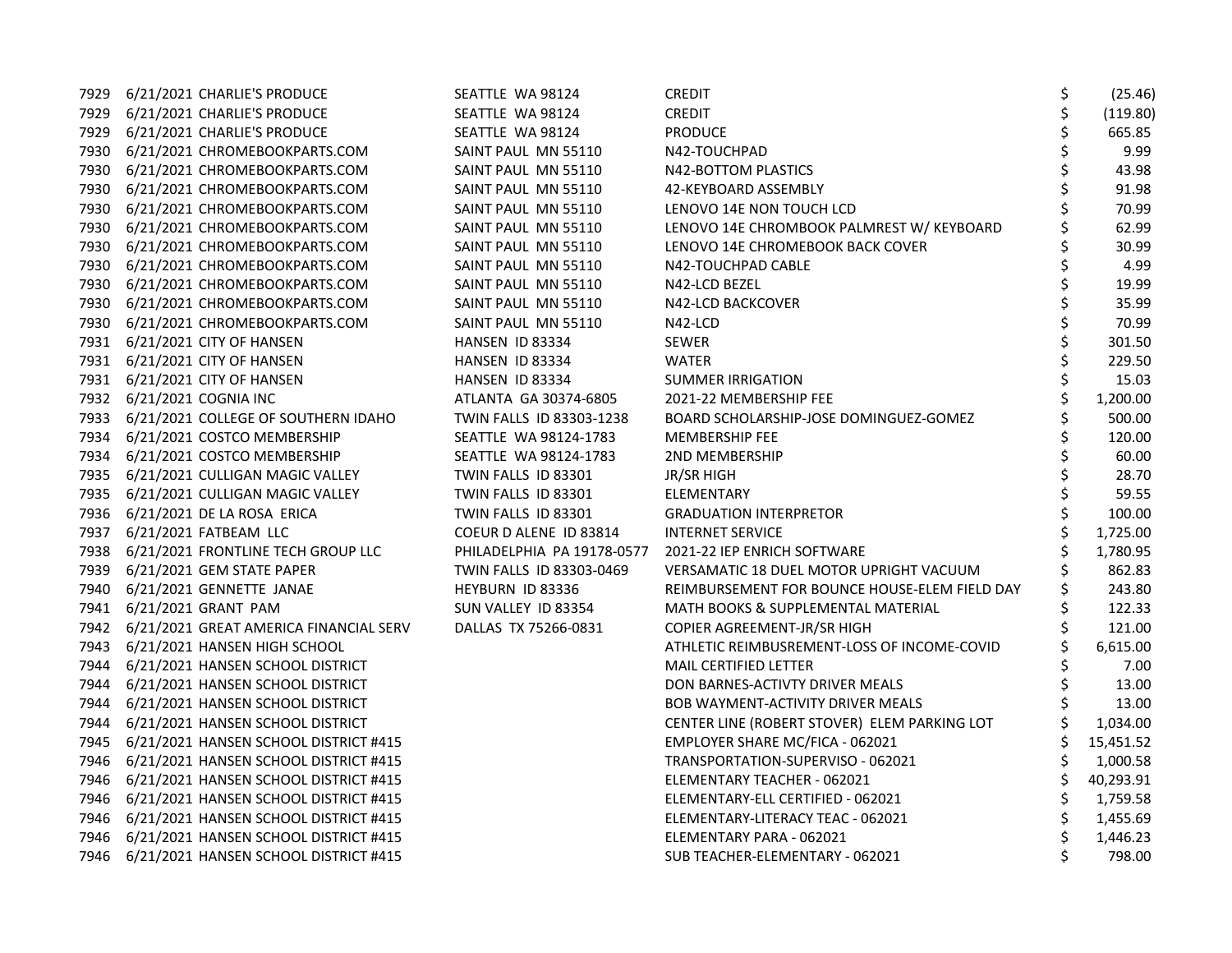7946 6/21/2021 HANSEN SCHOOL DISTRICT #415 7946 6/21/2021 HANSEN SCHOOL DISTRICT #415 7946 6/21/2021 HANSEN SCHOOL DISTRICT #415 7946 6/21/2021 HANSEN SCHOOL DISTRICT #415 7946 6/21/2021 HANSEN SCHOOL DISTRICT #415 7946 6/21/2021 HANSEN SCHOOL DISTRICT #415 7946 6/21/2021 HANSEN SCHOOL DISTRICT #415 7946 6/21/2021 HANSEN SCHOOL DISTRICT #415 7946 6/21/2021 HANSEN SCHOOL DISTRICT #415 7946 6/21/2021 HANSEN SCHOOL DISTRICT #415 7946 6/21/2021 HANSEN SCHOOL DISTRICT #415 7946 6/21/2021 HANSEN SCHOOL DISTRICT #415 7946 6/21/2021 HANSEN SCHOOL DISTRICT #415 7946 6/21/2021 HANSEN SCHOOL DISTRICT #415 7946 6/21/2021 HANSEN SCHOOL DISTRICT #415 7946 6/21/2021 HANSEN SCHOOL DISTRICT #415 7946 6/21/2021 HANSEN SCHOOL DISTRICT #415 7946 6/21/2021 HANSEN SCHOOL DISTRICT #415 7946 6/21/2021 HANSEN SCHOOL DISTRICT #415 7946 6/21/2021 HANSEN SCHOOL DISTRICT #415 7946 6/21/2021 HANSEN SCHOOL DISTRICT #415 7946 6/21/2021 HANSEN SCHOOL DISTRICT #415 7946 6/21/2021 HANSEN SCHOOL DISTRICT #415 7946 6/21/2021 HANSEN SCHOOL DISTRICT #415 7946 6/21/2021 HANSEN SCHOOL DISTRICT #415 7946 6/21/2021 HANSEN SCHOOL DISTRICT #415 7946 6/21/2021 HANSEN SCHOOL DISTRICT #415 7946 6/21/2021 HANSEN SCHOOL DISTRICT #415 7946 6/21/2021 HANSEN SCHOOL DISTRICT #415 7946 6/21/2021 HANSEN SCHOOL DISTRICT #415 7946 6/21/2021 HANSEN SCHOOL DISTRICT #415 7946 6/21/2021 HANSEN SCHOOL DISTRICT #415 7946 6/21/2021 HANSEN SCHOOL DISTRICT #415 7946 6/21/2021 HANSEN SCHOOL DISTRICT #415 7946 6/21/2021 HANSEN SCHOOL DISTRICT #415 7946 6/21/2021 HANSEN SCHOOL DISTRICT #415 7946 6/21/2021 HANSEN SCHOOL DISTRICT #415 7946 6/21/2021 HANSEN SCHOOL DISTRICT #415 7946 6/21/2021 HANSEN SCHOOL DISTRICT #415 7946 6/21/2021 HANSEN SCHOOL DISTRICT #415 7946 6/21/2021 HANSEN SCHOOL DISTRICT #415

| SUB PARA-ELEMENTARY - 062021             | Ş           | 1,064.00  |
|------------------------------------------|-------------|-----------|
| ELEM-PERSONAL DAY PAYBAC - 062021        |             | 76.00     |
| SECONDARY TEACHER - 062021               | \$\$\$      | 28,655.63 |
| SEC-PERSONAL DAY PAYBACK - 062021        |             | 1,026.00  |
| SECONDARY-WORKED PREP - 062021           |             | 354.14    |
| SECONDARY-ELL CERTIFIED - 062021         |             | 259.58    |
| SECONDARY PARA - 062021                  |             | 91.64     |
| SUB TEACHER-SECONDARY - 062021           | ややや ややや     | 266.00    |
| SUB PARA-SECONDARY - 062021              |             | 76.00     |
| SECONDARY-VOCATIONAL EDU - 062021        |             | 3,697.91  |
| SPECIAL ED CERTIFIED-ELE - 062021        |             | 3,776.00  |
| SPECIAL ED CERTIFIED-SEC - 062021        |             | 3,375.00  |
| SPECIAL ED CLASSIFIED-EL - 062021        | \$\$\$\$    | 873.56    |
| SPECIAL ED PRESCHOOL-TEA - 062021        |             | 3,942.66  |
| SPECIAL ED PRESCHOOL-PAR - 062021        | \$          | 668.43    |
| <b>ACTIVITY-ATHLETIC DIRECT - 062021</b> | \$          | 433.37    |
| GUIDANCE-ELEM - 062021                   | \$\$\$\$    | 785.92    |
| <b>GUIDANCE-SEC - 062021</b>             |             | 2,628.55  |
| <b>GUIDANCE EXTENDED DAYS - 062021</b>   |             | 278.58    |
| COLLEGE/CAREER ADVISOR - 062021          |             | 6,000.00  |
| COLLEGE/CAREER CLASSIFIE - 062021        |             | 129.29    |
| SPED SUPPORT-CERT - 062021               | ややや         | 4,890.66  |
| SPED SUPPORT DIRECTOR-EL - 062021        |             | 291.74    |
| SPED SUPPORT DIRECTOR-SE - 062021        |             | 291.74    |
| ELEMENTARY-LEADERSHIP PR - 062021        |             | 12,200.00 |
| SECONDARY-LEADERSHIP PRE - 062021        | \$          | 9,400.00  |
| DISTRICT ADMINISTRAT - 062021            | \$          | 16,833.38 |
| <b>GUEST TEACHER COORDINATO - 062021</b> | \$          | 1,530.00  |
| ADMINISTRATION-ELEMENTAR - 062021        |             | 4,899.85  |
| ADMINISTRATION-SECONDARY - 062021        | \$\$\$\$    | 5,215.96  |
| ADMIN ASSISTANT-ELEMENTA - 062021        |             | 1,254.60  |
| ADMIN ASSISTANT-SEC - 062021             |             | 1,771.62  |
| <b>BUSINESS OPERATION - 062021</b>       | \$<br>\$    | 4,172.18  |
| BUILDING CARE - 062021                   |             | 6,668.15  |
| BUILDING MAINT - 062021                  |             | 4,833.27  |
| GROUNDS - 062021                         | \$ \$ \$ \$ | 746.74    |
| TRANSPORTATION-MECHANIC - 062021         |             | 507.00    |
| TRANSPORTATION- PUPIL TR - 062021        |             | 1,970.02  |
| TRANSPORTATION-OTHER - 062021            | \$          | 235.05    |
| TRANSPORTATION-OFFICE - 062021           | \$          | 211.92    |
| TRANSPORTATION- DOWN TIM - 062021        | \$          | 416.15    |
|                                          |             |           |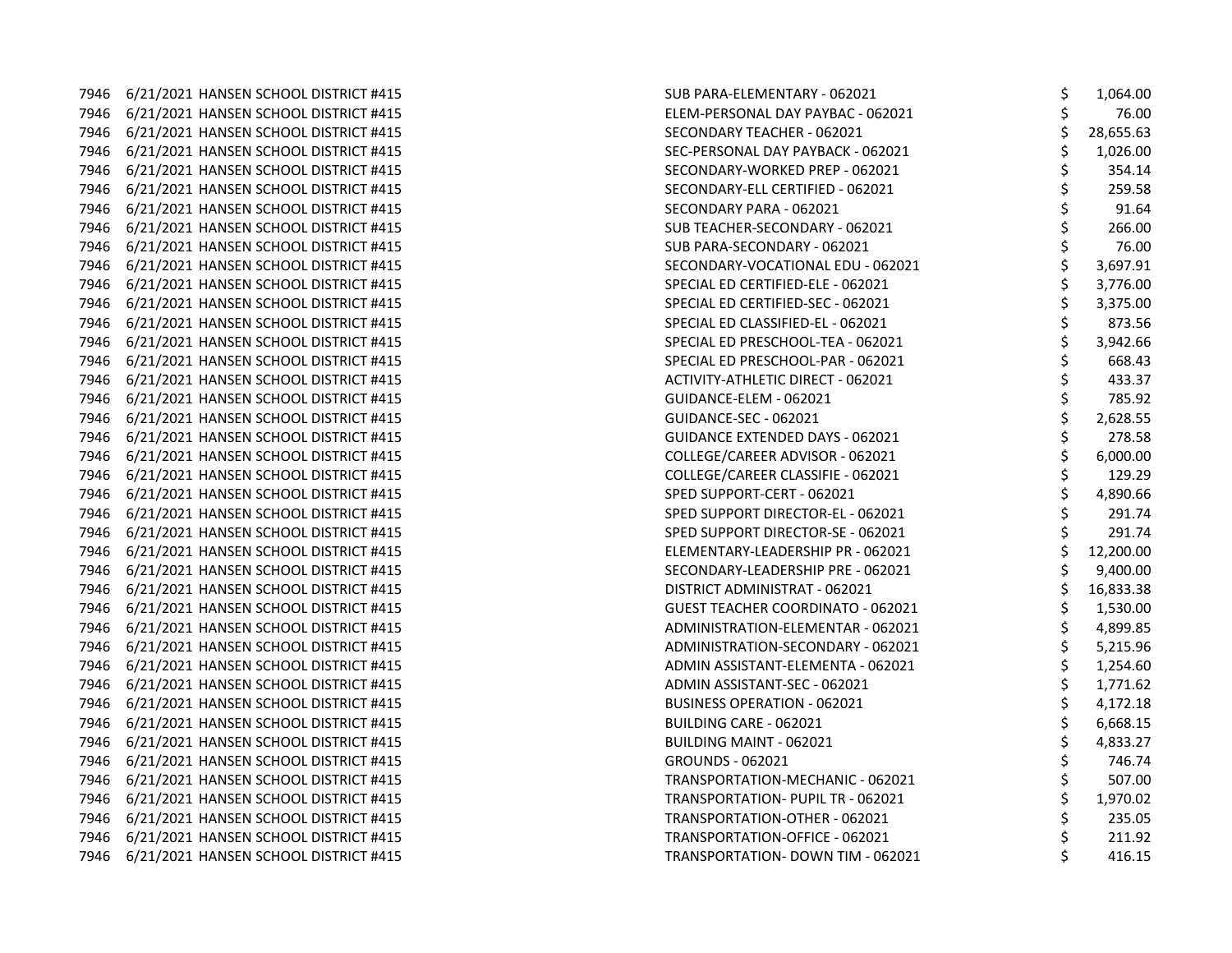| 7946 | 6/21/2021 HANSEN SCHOOL DISTRICT #415        |                                            | TRANSPORTATION- ACTVTY D - 062021          | \$<br>787.33    |
|------|----------------------------------------------|--------------------------------------------|--------------------------------------------|-----------------|
|      | 7946 6/21/2021 HANSEN SCHOOL DISTRICT #415   |                                            | SECONDARY-CTE-AG - 062021                  | \$<br>666.66    |
| 7946 | 6/21/2021 HANSEN SCHOOL DISTRICT #415        |                                            | TITLE I-CERTIFIED - 062021                 | 4,743.28        |
| 7946 | 6/21/2021 HANSEN SCHOOL DISTRICT #415        |                                            | TITLE I-CLASSIFIED - 062021                | 2,763.87        |
| 7946 | 6/21/2021 HANSEN SCHOOL DISTRICT #415        |                                            | TITLE I-COUNSELOR - 062021                 | \$<br>710.58    |
| 7946 | 6/21/2021 HANSEN SCHOOL DISTRICT #415        |                                            | MIGRANT C CERTIFIED ELEM - 062021          | \$<br>335.00    |
|      | 7946 6/21/2021 HANSEN SCHOOL DISTRICT #415   |                                            | MIGRANT C-CLASSIFIED ELE - 062021          | 905.04          |
| 7946 | 6/21/2021 HANSEN SCHOOL DISTRICT #415        |                                            | MIGRANT C CERTIFIED SEC - 062021           | \$<br>222.50    |
| 7946 | 6/21/2021 HANSEN SCHOOL DISTRICT #415        |                                            | IDEA PART B-CLASSIFIED E - 062021          | \$<br>2,355.91  |
| 7946 | 6/21/2021 HANSEN SCHOOL DISTRICT #415        |                                            | IDEA PART B CLASSIFIED S - 062021          | \$<br>1,528.36  |
| 7946 | 6/21/2021 HANSEN SCHOOL DISTRICT #415        |                                            | IDEA PART B PRESCHOOL - 062021             | \$<br>408.50    |
| 7946 | 6/21/2021 HANSEN SCHOOL DISTRICT #415        |                                            | MEDICAID-CLASSIFIED ELEM - 062021          | \$<br>468.54    |
| 7946 | 6/21/2021 HANSEN SCHOOL DISTRICT #415        |                                            | MEDICIAD CLASSIFIED SEC - 062021           | \$<br>1,229.38  |
| 7946 | 6/21/2021 HANSEN SCHOOL DISTRICT #415        |                                            | TITLE IV-CLASSIFIED - 062021               | 379.07          |
| 7946 | 6/21/2021 HANSEN SCHOOL DISTRICT #415        |                                            | RURAL EDUC CLASSIFIED-EL - 062021          | \$<br>102.77    |
| 7946 | 6/21/2021 HANSEN SCHOOL DISTRICT #415        |                                            | RURAL EDUC CERTEFIED SEC - 062021          | \$<br>575.00    |
| 7946 | 6/21/2021 HANSEN SCHOOL DISTRICT #415        |                                            | 21st CENTURY GRANT DIREC - 062021          | \$<br>3,512.30  |
| 7946 | 6/21/2021 HANSEN SCHOOL DISTRICT #415        |                                            | 21st CENTURY-TRANSPORTAT - 062021          | \$<br>67.59     |
| 7946 | 6/21/2021 HANSEN SCHOOL DISTRICT #415        |                                            | 21st CENTURY-FOOD SERVIC - 062021          | \$<br>95.00     |
| 7946 | 6/21/2021 HANSEN SCHOOL DISTRICT #415        |                                            | GEAR UP-CLASSIFIED - 062021                | \$<br>1,320.00  |
| 7946 | 6/21/2021 HANSEN SCHOOL DISTRICT #415        |                                            | FOOD SERVICE - 062021                      | 3,365.66        |
| 7946 | 6/21/2021 HANSEN SCHOOL DISTRICT #415        |                                            | <b>SAFE &amp; DRUG FREE - 062021</b>       | \$<br>333.33    |
| 7947 | 6/21/2021 HANSEN SCHOOL DISTRICT #415        |                                            | EMPLOYER SHARE PERSI - 062021              | \$<br>24,266.83 |
| 7948 | 6/21/2021 HERNANDEZ DACIA                    | HANSEN ID 83334                            | ART SUPPLIES AND ENRICHMENT SUPPLIES       | 274.40          |
| 7949 | 6/21/2021 HOME DEPOT CREDIT SERV             | LOUISVILLE KY 40290-1030                   | CREDIT FOR PAYING FEBRUARY'S BILL TWICE    | (142.80)        |
| 7949 | 6/21/2021 HOME DEPOT CREDIT SERV             | LOUISVILLE KY 40290-1030                   | LUMBER & GREENHOUSE SUPPLIES               | \$<br>140.71    |
| 7949 | 6/21/2021 HOME DEPOT CREDIT SERV             | LOUISVILLE KY 40290-1030                   | STAINS AND PAINTS                          | \$<br>79.71     |
| 7950 | 6/21/2021 IDAHO DEPT OF HEALTH & WELFARE     | BOISE ID 83720-0036                        | <b>MEDICAID MATCH</b>                      | \$<br>5,000.00  |
|      | 7951 6/21/2021 IDAHO POWER                   | CAROL STREAM IL 60197-5381                 | DOME                                       | 218.16          |
|      | 7951 6/21/2021 IDAHO POWER                   | CAROL STREAM IL 60197-5381 IRRIGATION PUMP |                                            | 18.20           |
| 7951 | 6/21/2021 IDAHO POWER                        | CAROL STREAM IL 60197-5381                 | PRESCHOOL                                  | \$<br>43.82     |
| 7951 | 6/21/2021 IDAHO POWER                        | CAROL STREAM IL 60197-5381 ELEMENTARY      |                                            | \$<br>1,506.80  |
| 7951 | 6/21/2021 IDAHO POWER                        | CAROL STREAM IL 60197-5381                 | JR/SR HIGH                                 | \$<br>1,340.31  |
|      | 7951 6/21/2021 IDAHO POWER                   | CAROL STREAM IL 60197-5381                 | SOUTH MODULAR                              | \$<br>16.50     |
|      | 7951 6/21/2021 IDAHO POWER                   | CAROL STREAM IL 60197-5381                 | <b>FOOTBALL FIELD</b>                      | \$<br>5.16      |
|      | 7952 6/21/2021 IDAHO SCHOOL BOARDS ASSOC INC | BOISE ID 83707-4797                        | <b>MEMBERSHIP DUES</b>                     | 1,710.64        |
| 7953 | 6/21/2021 IDAHO STATE DEPT OF EDUCATION      | BOISE ID 83720-0027                        | BIC ESCROW ACCOUNT (FINGERPRINTING)        | 800.00          |
| 7954 | 6/21/2021 INTEGRATED TECHNOLOGIES            | TWIN FALLS ID 83303-1843                   | JR/SR HIGH COPIES (5/3/21-6/1221)          | \$<br>168.77    |
| 7954 | 6/21/2021 INTEGRATED TECHNOLOGIES            | TWIN FALLS ID 83303-1843                   | JR/SR HIGH OFFICE COPIES (5/16/21-6/15/21) | 1.56            |
|      | 7954 6/21/2021 INTEGRATED TECHNOLOGIES       | TWIN FALLS ID 83303-1843                   | JR/SR HIGH OFFICE COPIES (4/16/21-5/15/21) | \$<br>4.75      |
|      | 7955 6/21/2021 INTERMOUNTAIN GAS             | <b>BISMARCK ND 58506-5600</b>              | <b>DOME</b>                                | \$<br>79.72     |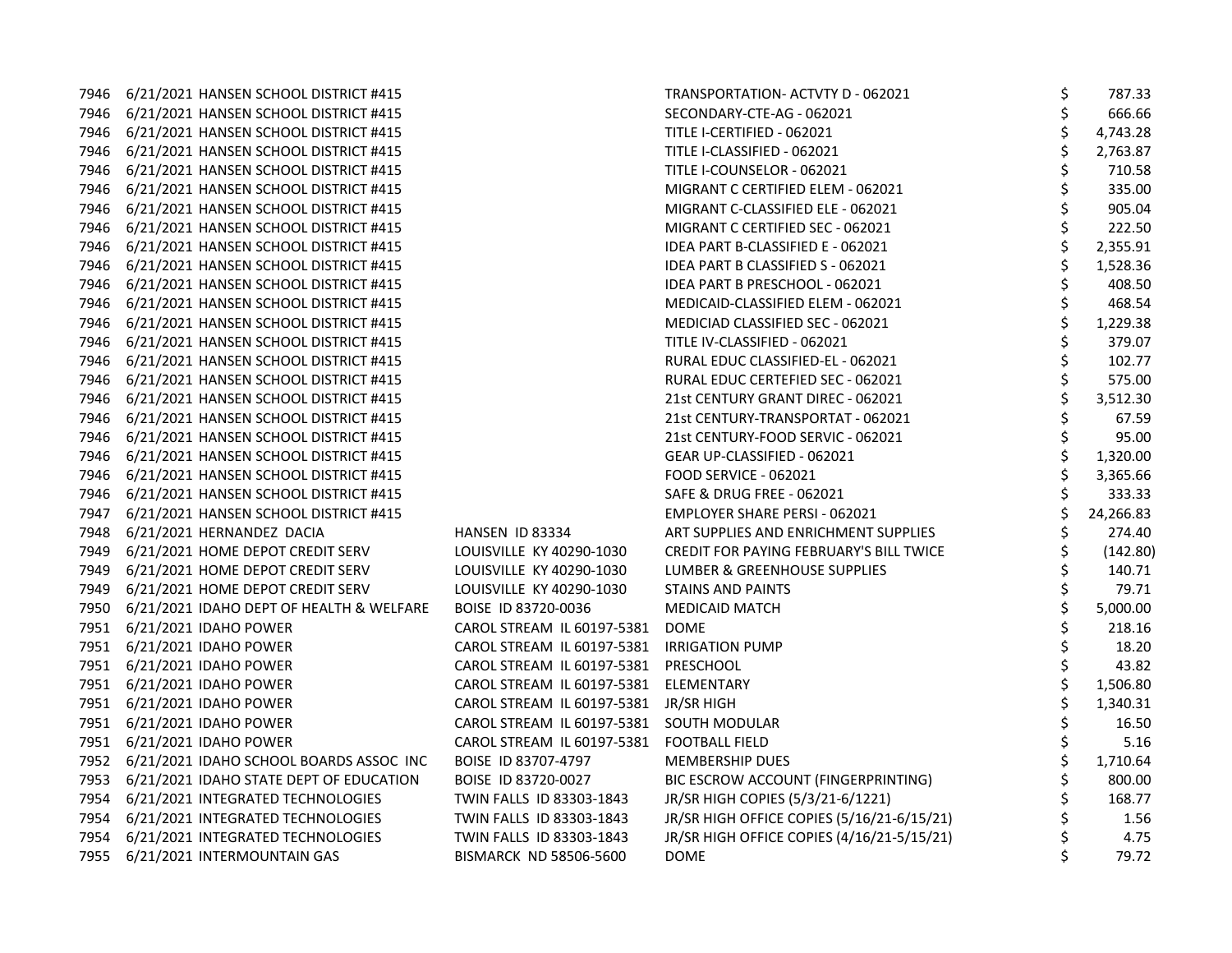|      | 7955 6/21/2021 INTERMOUNTAIN GAS             | <b>BISMARCK ND 58506-5600</b> | JR/SR HIGH                                                   | \$<br>599.69    |
|------|----------------------------------------------|-------------------------------|--------------------------------------------------------------|-----------------|
|      | 7955 6/21/2021 INTERMOUNTAIN GAS             | <b>BISMARCK ND 58506-5600</b> | <b>ELEM</b>                                                  | \$<br>195.65    |
|      | 7955 6/21/2021 INTERMOUNTAIN GAS             | <b>BISMARCK ND 58506-5600</b> | PRESCHOOL                                                    | \$<br>43.65     |
|      | 7955 6/21/2021 INTERMOUNTAIN GAS             | <b>BISMARCK ND 58506-5600</b> | AG BLDG                                                      | \$<br>241.85    |
|      | 7956 6/21/2021 LAKESHORE LEARNING MATERIALS  | CARSON CA 90895               | <b>SHIPPING</b>                                              | \$<br>6.99      |
|      | 7956 6/21/2021 LAKESHORE LEARNING MATERIALS  | CARSON CA 90895               | <b>GLITTER GLUE PAINTERS</b>                                 | 13.59           |
|      | 7957 6/21/2021 LEE NUNNALLY MASONRY INC      | JEROME ID 83338               | REPLACEMENT OF WEST GYMNASIUM WALL                           | 54,000.00       |
|      | 7958 6/21/2021 LYTLE SIGNS INC               | TWIN FALLS ID 83303           | CRANE SERVICE TO REPLACE FOOTBALL FIELD BULBS                | 526.50          |
| 7959 | 6/21/2021 MCKAY FRANCES                      | Twin Falls ID 83301           | <b>HAPPY RETIREMENT</b>                                      | 200.00          |
|      | 7960 6/21/2021 MEADOW GOLD DAIRY             | ATLANTA GZ 30374-6496         | <b>MILK</b>                                                  | \$<br>1,703.88  |
|      | 7961 6/21/2021 MORETON & COMPANY             | <b>BOISE ID 83719</b>         | 2021-22 INSURANCE                                            | \$<br>32,745.00 |
|      | 7961 6/21/2021 MORETON & COMPANY             | <b>BOISE ID 83719</b>         | 2021-22 SAFE SCHOOLS                                         | 120.00          |
|      | 7962 6/21/2021 MYSTERY SCIENCE               | ATLANTA GA 30374-5873         | SUBSCRIPTION TO JUNE 2022                                    | 1,249.00        |
|      | 7963 6/21/2021 NORTHWEST NAZARENE UNIVERSITY | <b>NAMPA ID 83686</b>         | BLENDED LEARNING COURSE-CREDIT FOR TEACHERS                  | 780.00          |
|      | 7964 6/21/2021 NOVAK CASSANDRA               | TWIN FALLS ID 83301           | <b>ACTIVITY DRIVER MEALS</b>                                 | \$<br>13.00     |
|      | 7965 6/21/2021 OFFICE DEPOT                  | PHOENIX AZ 85038-9248         | TONER FOR PRINTER-AG SHOP                                    | \$<br>136.48    |
|      | 7965 6/21/2021 OFFICE DEPOT                  | PHOENIX AZ 85038-9248         | <b>HS COLOR PRINTER</b>                                      | \$<br>267.34    |
|      | 7965 6/21/2021 OFFICE DEPOT                  | PHOENIX AZ 85038-9248         | ELEM COLOR PRINTER                                           | 223.96          |
|      | 7965 6/21/2021 OFFICE DEPOT                  | PHOENIX AZ 85038-9248         | <b>ELEM OFFICE</b>                                           | \$<br>65.44     |
|      | 7966 6/21/2021 PITNEY BOWES                  | PITTSBURGH PA 15250-7887      | POSTAGE METER LEASE                                          | \$<br>194.85    |
|      | 7967 6/21/2021 POWERSCHOOL GROUP LLC         |                               | SAN FRANCISCO CA 94139-8408 2021-22 POWERSCHOOL SUBSCRIPTION | \$<br>2,494.80  |
| 7968 | 6/21/2021 PRIMARY THERAPY SOURCE             | TWIN FALLS ID 83301           | OCCUPATIONAL THERAPY                                         | \$<br>1,546.00  |
|      | 7968 6/21/2021 PRIMARY THERAPY SOURCE        | TWIN FALLS ID 83301           | PHYSICAL THERAPY                                             | \$<br>793.50    |
|      | 7969 6/21/2021 QUALITY PAINTING              | KIMBERLY ID 83341             | DEPOSIT FOR PAINTING WEST EXTERIOR GYM WALL                  | 2,000.00        |
|      | 7970 6/21/2021 RIDLEY'S                      | TWIN FALLS ID 83301           | <b>HUSKY SWEETS</b>                                          | 44.18           |
|      | 7970 6/21/2021 RIDLEY'S                      | TWIN FALLS ID 83301           | <b>FFA SUPPLIES</b>                                          | \$<br>42.85     |
|      | 7970 6/21/2021 RIDLEY'S                      | TWIN FALLS ID 83301           | HS END OF YEAR PICNIC                                        | \$<br>24.01     |
|      | 7971 6/21/2021 S & S WORLDWIDE INC           | BOSTON MA 02284-5825          | <b>21ST CENTURY SUPPLIES</b>                                 | \$<br>696.83    |
|      | 7972 6/21/2021 SANTANDER LEASING LLC         | BOSTON MA 02284-7387          | <b>SCHOOL BUS PURCHASE</b>                                   | \$<br>11,135.49 |
|      | 7972 6/21/2021 SANTANDER LEASING LLC         | BOSTON MA 02284-7387          | <b>BUS FINANCE PAYMENT</b>                                   | \$<br>650.51    |
|      | 7973 6/21/2021 SELECT SOURCE INC             | KIMBERLY ID 83341             | <b>PARTS FOR SPRAYER</b>                                     | \$<br>19.37     |
|      | 7973 6/21/2021 SELECT SOURCE INC             | KIMBERLY ID 83341             | <b>CLAMPS FOR SPRINKLERS</b>                                 | \$<br>38.80     |
|      | 7973 6/21/2021 SELECT SOURCE INC             | KIMBERLY ID 83341             | <b>GROUNDS SUPPLIES</b>                                      | \$<br>45.14     |
|      | 7973 6/21/2021 SELECT SOURCE INC             | KIMBERLY ID 83341             | <b>MAINTENANCE VARIOUS SUPPLIES</b>                          | \$<br>33.75     |
|      | 7974 6/21/2021 SHAMROCK FOODS                | SEATTLE WA 98124-1846         | <b>FOOD SUPPLIES</b>                                         | \$<br>793.11    |
|      | 7974 6/21/2021 SHAMROCK FOODS                | SEATTLE WA 98124-1846         | <b>FOOD SUPPLIES</b>                                         | 265.05          |
|      | 7974 6/21/2021 SHAMROCK FOODS                | SEATTLE WA 98124-1846         | <b>FOOD SUPPLIES</b>                                         | 963.19          |
|      | 7975 6/21/2021 SILVERBACK LEARNING SOLUTIONS | MERIDIAN ID 83642             | 2021-22 MILEPOSTS                                            | 3,530.00        |
|      | 7975 6/21/2021 SILVERBACK LEARNING SOLUTIONS | MERIDIAN ID 83642             | 2021-22 TEACHER VITAE                                        | 3,372.00        |
|      | 7976 6/21/2021 SKINNER HEIDI                 | TWIN FALLS ID 83301           | ELEM PBIS TRAINING LUNCHES                                   | \$<br>250.43    |
|      | 7977 6/21/2021 SPARKLIGHT                    | PHOENIX AZ 85062-8000         | PHONE SERVICE                                                | \$<br>340.41    |